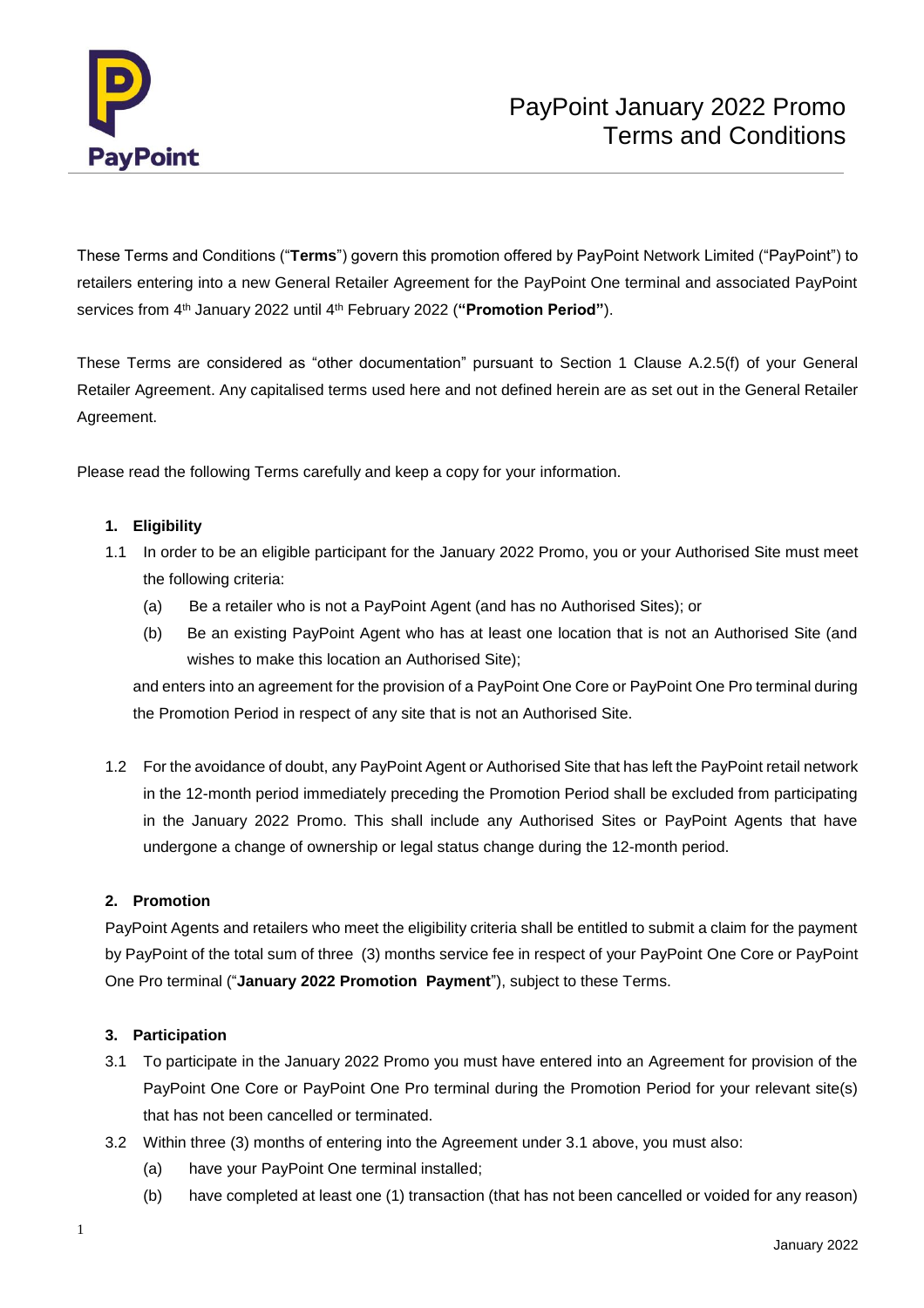

(c) have submitted your claim (in accordance with Clause 4 below)

## **4. How to Claim**

- 4.1 In order for eligible participants to make a claim under these Terms, provide PayPoint with the following information:
	- (a) Registered business/company name
	- (b) PayPoint Agent number
	- (c) Authorised Site fascia
	- (d) Authorised Site address
	- (e) Authorised Site number; and
	- (f) Date your Agreement was signed

These should be provided via email to **[Promotion@paypoint.com](mailto:Promotion@paypoint.com) ,** along with your email confirmation that you wish to make a claim under the January 2022 Promo. All of the information that is needed to make a claim can be found on your Confirmation Form

- 4.2 PayPoint may request further information or documentation, as may reasonably be required, in order to assess and process your claim, if successful.
- 4.3 Any claims received after the time period specified in clause 3.2 will not be valid and as such, no payment shall be made.
- 4.4 By submitting a claim, you agree to be bound by these Terms and that you are not restricted from complying with these Terms in any way.

## **5. Payment**

Once your claim has been received and processed, the January 2022 Promotion Payment shall be made to you alongside your weekly PayPoint commission and will be itemised (as a credit) on your self-billing invoice as 'January 2022 Promo' . For the avoidance of doubt, you will receive one (1) payment comprising of three (3) months' service fee.

## **6. Other Important Terms:**

6.1 The January 2022 Promotion Payment shall cover only the service fee(s) in relation to your PayPoint One Core or PayPoint One Pro terminal(s) for the first three (3) months of your Agreement with us, following installation of the relevant PayPoint One terminal. The payment shall not include any other costs or charges of any kind (including but not limited to, outstanding fees or charges on your account and any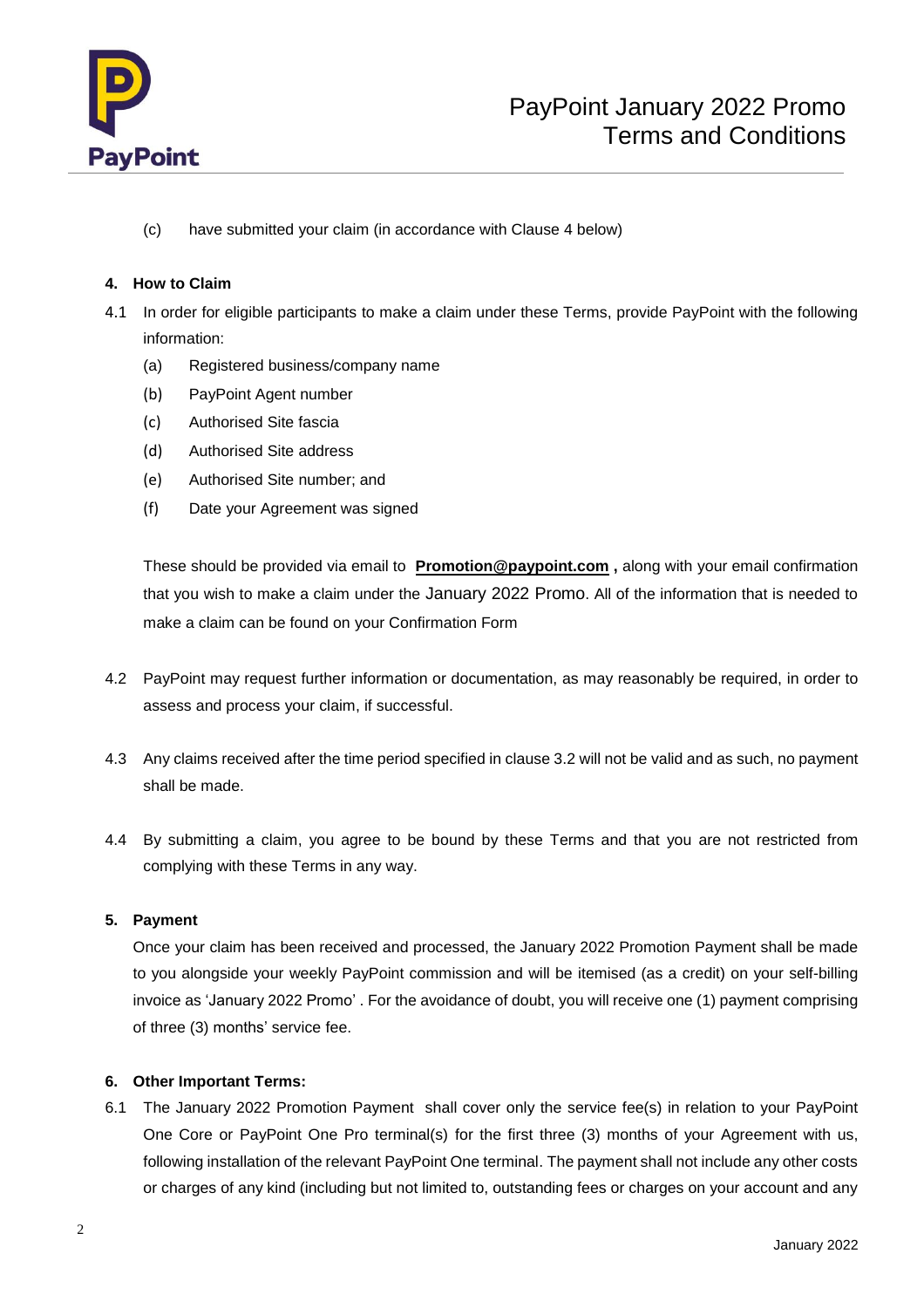

other costs incurred).

- 6.2 Responsibility is not accepted for any submitted claims that are deficient, lost, damaged or delayed as a result of any computer hardware, network or software failure of any kind. PayPoint reserves the right to reject any claim in its sole discretion
- 6.3 PayPoint reserves the right to verify the eligibility of all claims and may, in its sole discretion, refuse to pay the January 2022 Promotion Payment if the customer fails to satisfy any eligibility requirements set out in these Terms or where we suspect that a false or fraudulent submission is being made or misleading information has been given.
- 6.4 PayPoint does not accept any liability for lost or delayed payments, howsoever caused.
- 6.5 The decision of PayPoint is final in all respects and no dispute will be entered into.
- 6.6 This offer is not transferable and cannot be exchanged for other alternatives.
- 6.7 To the extent that you have supplied personal data in relation to this promotion, such personal data shall be used exclusively for the administration of activities in relation to this promotion only. For the avoidance of doubt, this will not change or amend any standing personal information you may have previously provided in relation to other products or services provided by PayPoint, or the use of such information in relation to such products or services.
- 6.8 PayPoint will not be liable for any loss (including, without limitation, indirect, special or consequential loss or loss of profits), expense or damage which is suffered or sustained (whether or not arising from any person's negligence) in connection with the January 2022 Promo or these Terms, except for any liability which cannot be excluded by law (including personal injury, death and fraud) in which case that liability is limited to the minimum allowable by law.
- 6.9 You agree to be bound by these Terms and conditions and confirm that all information provided is accurate, up-to-date and complete to the best of your knowledge and ability.
- 6.10 PayPoint reserves the right to withdraw or amend the promotion and/or these Terms at any time, details of which will be shared on [https://retailer.paypoint.com/support/product-t&cs](https://retailer.paypoint.com/support/product-t%26cs).
- 6.11 These Terms prevail in the event of any conflict or inconsistency with any other communications including advertising or promotional materials.
- 6.12 These Terms shall be governed by English law and the English courts shall have exclusive jurisdiction.